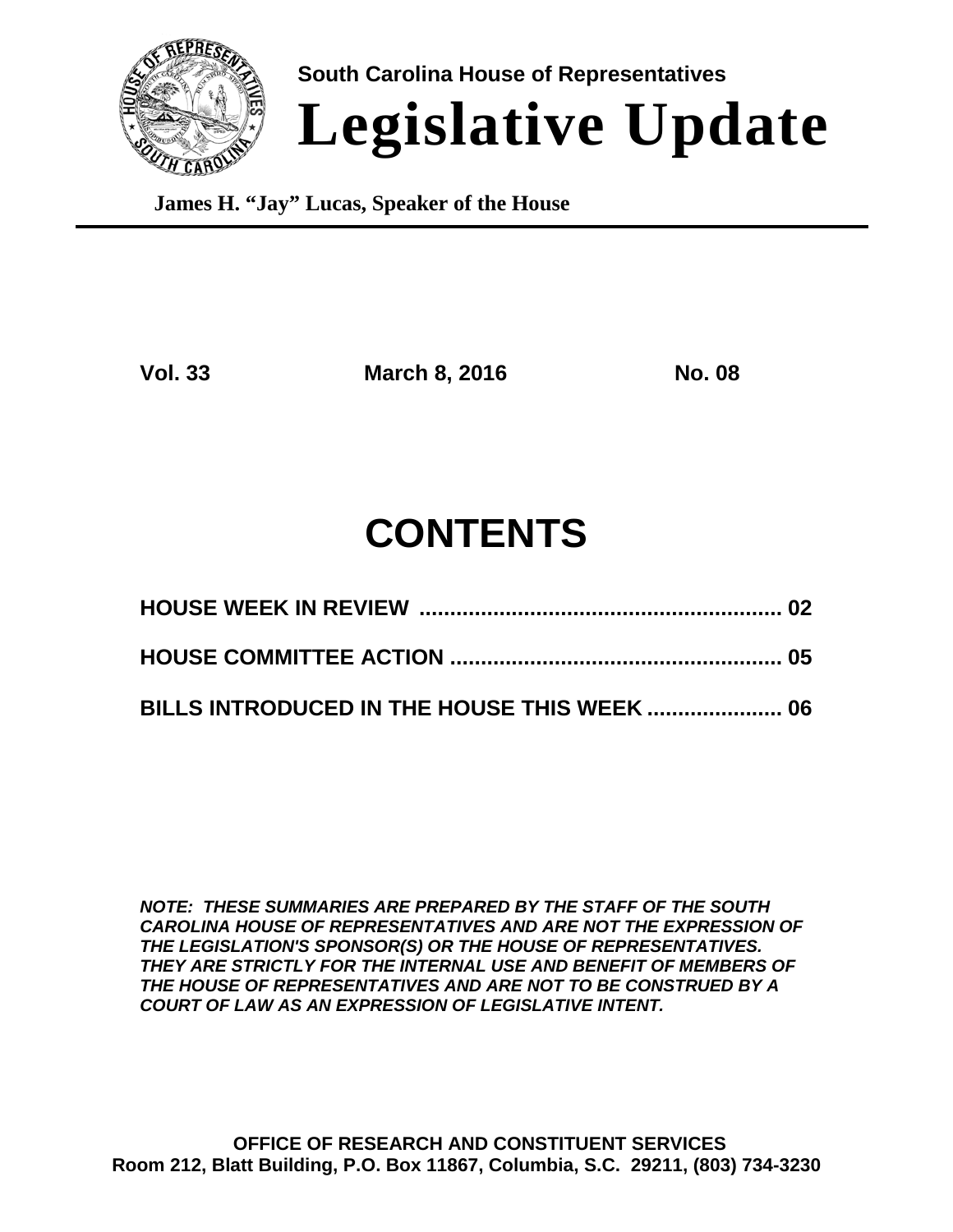# **HOUSE WEEK IN REVIEW**

The House of Representatives approved and sent the Senate **H.4941**, a bill establishing a statewide program for **ADDRESSING UNSOUND SCHOOL DISTRICT FINANCES**. Under the legislation, the State Department of Education is to work with district superintendents and finance officers to develop and adopt a statewide program with guidelines for: (1) identifying fiscal practices and budgetary conditions that, if uncorrected, could compromise the fiscal integrity of a school district; and (2) advising districts that demonstrate these financial problems on the corrective actions that should be taken. The department must establish three escalating levels of fiscal and budgetary concern so that the State Superintendent of Education can declare a 'fiscal watch', a 'fiscal caution', and a 'fiscal emergency' with regard to school district finances. The succeeding levels of budgetary concern carry increasingly stringent requirements for school district recovery plans, audits, and inspections as well as more intensive technical support from the state department. Should a school district's finances warrant the most severe level of concern prompting the State Superintendent of Education to declare a 'fiscal emergency', provisions are included in the legislation for the State Department of Education to promulgate emergency regulations to preclude a default on any type of debt and prevent further decline in the district's finances.

The House amended, approved, and sent the Senate **H.4940**, a bill that provides in statute for the **OFFICE OF TRANSFORMATION** within the State Department of Education. As directed by the State Superintendent of Education, the Office of Transformation provides technical assistance, such as diagnostic reviews of school operations and academics, to underperforming schools and districts with ratings of below average or at risk on annual school report cards or with the lowest percentages of students meeting state standards on state assessments or with the lowest high school graduation rates.

The House approved and sent the Senate **H.4701**, the **"SECOND AMENDMENT PRESERVATION ACT".** The legislation provides that the state of South Carolina shall not enforce any federal law, rule, or regulation that took effect after January 1, 2016, that limits the right of a person to own, possess, or use a firearm, ammunition, or firearm accessories and shall not accept any federal funds or expend any state funds to enforce any federal law, rule, or regulation that took effect after January 1, 2016, that requires firearms to be registered or confiscated.

The House amended and gave second reading approval to **H.4542**, the **"EXPERIMENTAL HEALTH CARE TREATMENT LAW"** which provides authorization for physicians to prescribe certain promising experimental treatments to an eligible patient who has considered all available approved treatments for an advanced illness that has been medically determined to be irreversible and, without life-sustaining measures, likely to result in death within six months. The provisions apply only to an investigational drug, biological product, or device that has successfully completed phase one of an FDA-approved clinical trial but remains under further investigation in federal clinical trials and has not yet been approved for general use by the U.S. Food and Drug Administration.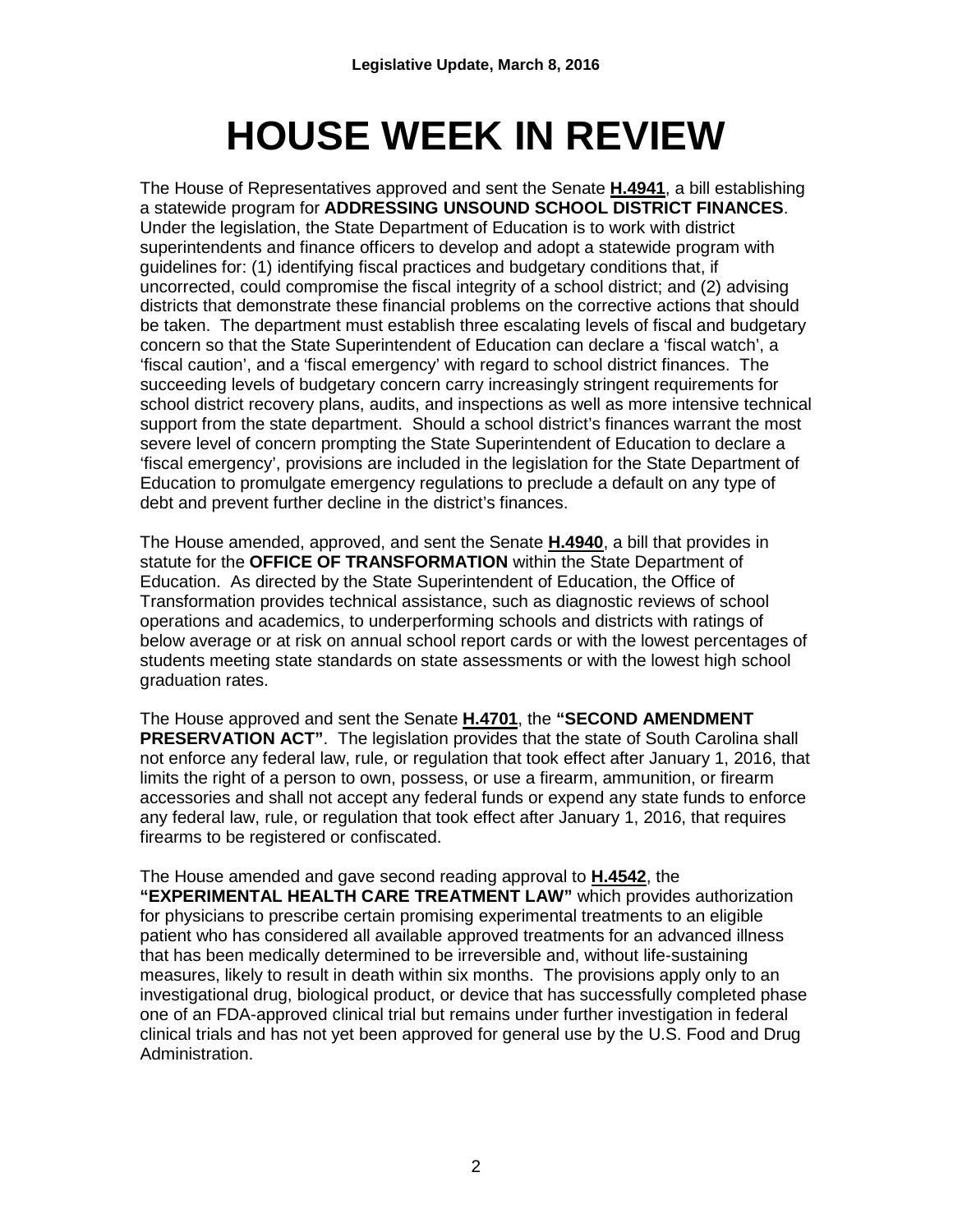The House amended, approved, and sent the Senate **H.4413**, a bill revising **SAFE HAVENS FOR ABANDONED BABIES** provisions that designate locations, such as hospitals, police stations, and fire stations, where someone may leave an infant under certain circumstances without criminal penalty. The legislation requires all such locations to post a notice on the premises that prominently displays to the public that the facility, agency, or other location is a designated safe haven at which a person may leave an infant. The legislation also provides that the safe haven provisions apply to infants who are no more than one hundred eighty days old rather than the current standard of no more than thirty days old.

The House concurred in Senate amendments to **H.3251** and enrolled the bill for ratification. In response to a maternal death rate in South Carolina that exceeds the national average, the legislation establishes the **MATERNAL MORBIDITY AND MORTALITY REVIEW COMMITTEE** under the Department of Health and Environmental Control to review maternal deaths and develop strategies for their prevention. Reports from this multidisciplinary committee must be distributed to the General Assembly, the Director of the Department of Health and Environmental Control, health care providers and facilities, key governmental agencies, and others necessary to reduce the maternal death rate. Committee members shall serve without compensation or reimbursement for expenses.

The House concurred in Senate amendments to **H.3972**, relating to the **TRANSFER OF UNDEVELOPED REAL PROPERTY**, and enrolled the bill for ratification. The legislation provides that the submission of a land development plan or land use plan is not a prerequisite and must not be required before the execution of a deed transferring undeveloped real property. A local governmental entity may still require the grantee to file a plat at the time the deed is recorded.

The House approved **S.975** and enrolled the bill for ratification. The legislation authorizes the **REAPPOINTMENT OF THE CHAIRMAN OF THE WORKERS' COMPENSATION COMMISSION** by the Governor so that the chairman is allowed to serve consecutive terms.

The House amended approved, and sent the Senate **H.4943**, a bill the issuance of **DEER HUNTING TAGS** for in-state residents and non-residents. This new tagging system does not revise game zones or seasons, but it does include requirements for hunters to tag every deer taken in the state. The legislation provides for the Department of Natural Resources to issue eight doe day specific tags and three buck tags with the purchase of a South Carolina hunting license and big game permit for in-state residents. Hunters (including youth and gratis licensees) will have the option to purchase two additional buck (with four points on one side or a minimum 12-inch antler spread) tags at \$5 each and/or four additional doe tags at \$5 each. All funds collected from the two additional buck tags sales will go into a Coyote Management Program. With the purchase of a hunting license and big game permit, non-resident hunters will pay \$50 for the first purchased antlered tag and \$20 for each additional antlered tag (with a maximum purchase of four tags of which two must have size restriction). There is a \$10 charge for each antlerless tag purchased. The legislation provides for antlerless and antlered deer limits to be two doe taken per day and two bucks taken per day. The Department of Natural Resources to provide a report of a four-year study by July 1, 2022, to the Chairman of the Senate Fish, Game and Forestry Committee and the Chairman of the House Agriculture, Natural Resources and Environmental Affairs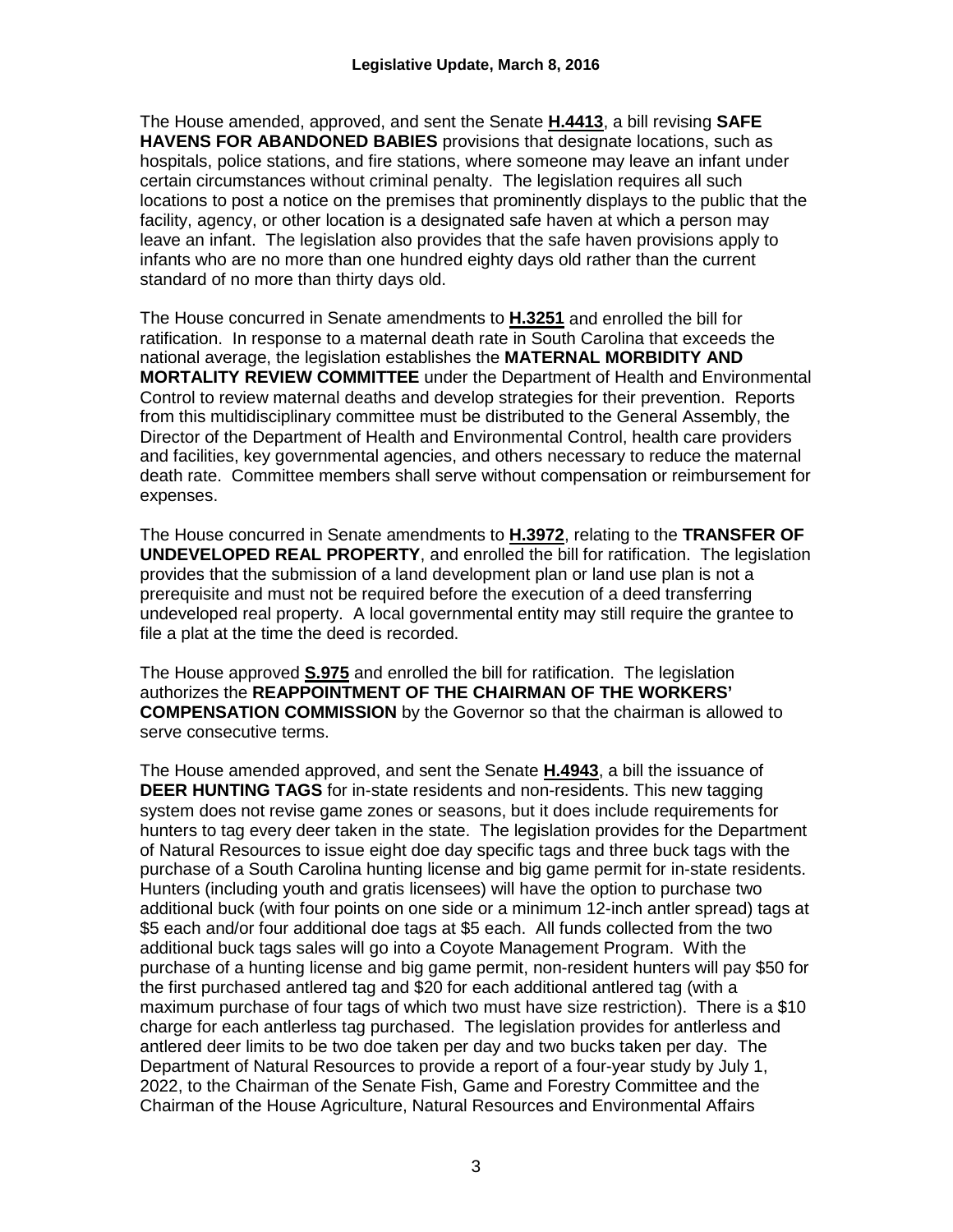Committee on such issues as the status of state's the white-tailed deer population and a review of the tagging program. As part of its Coyote Management Program, DNR is directed to develop and implement a coyote tagging and bounty program. The department must tag and release no less than three coyotes in each of the four game zones and apply a bounty of not less than one thousand dollars per tagged coyote. The department must neuter any coyote before it is released.

The House amended, approved, and sent the Senate **H.4876**, a bill revising various fishing provisions that impose catch limits and size limits for **STRIPED BASS**.

The House approved and sent the Senate **H.4717**, a bill that responds to the unprecedented damage of the October 2015 floods by creating the **"SOUTH CAROLINA FARM AID FUND"** to assist farmers in order to prevent the economic collapse of many of the state's farms which could cause a severe disruption in the state's economy and food supply chain.

The House amended, approved, and sent the Senate **H.4537**, a bill codifying provisions for an **INCOME TAX CREDIT FOR CONTRIBUTIONS TO A SCHOLARSHIP FUNDING ORGANIZATION THAT PROVIDES TUITION GRANTS FOR EXCEPTIONAL NEEDS STUDENTS TO ATTEND INDEPENDENT SCHOOLS**, including religious institutions and other eligible private schools. The legislation takes the initiative, which has been authorized by general appropriations acts since 2013, out of the year-by-year temporary law of budget provisos and places it in the ongoing law of state statutes. The legislation also accommodates graduation certificates for special needs students and revises eligibility criteria to ensure that a school must actually offer programs and resources specially designed to accommodate the exceptional needs of the student in order for the tax credit and tuition grant provisions to apply.

The House returned **S.1076** to the Senate with amendments. The legislation provides that **AN INDIVIDUAL DOES NOT NEED TO APPLY FOR A PERMIT TO DREDGE A MANMADE, PREDOMINATELY ARMORED, RECREATIONAL USE OR ESSENTIAL ACCESS CANAL**.

The House approved and sent the Senate **H.4743**, a bill to provide that the land owned and managed by the Conestee Foundation, Incorporated, a private nonprofit conservation organization, located in Greenville County, and known as **LAKE CONESTEE NATURE PARK IS DECLARED TO BE A WILDLIFE SANCTUARY** for the protection and conservation of game, songbirds, waterfowl, fish, amphibians, other animals, and plant life.

The House approved **S.1002**, a bill revising the boundaries of the **MURRELL'S INLET-GARDEN CITY FIRE DISTRICT**, and enrolled the legislation for ratification.

The House adopted and sent the Senate **H.4846**, a concurrent resolution **URGING THE GOVERNING BODIES OF ANDERSON AND OCONEE COUNTIES TO DISSOLVE THEIR THIRTY-TWO YEAR OLD AGREEMENT TO HAVE ONE MASTER-IN-EQUITY TO SERVE BOTH COUNTIES** and to establish a master-in-equity court in each county in light of the population increases that the area has experienced.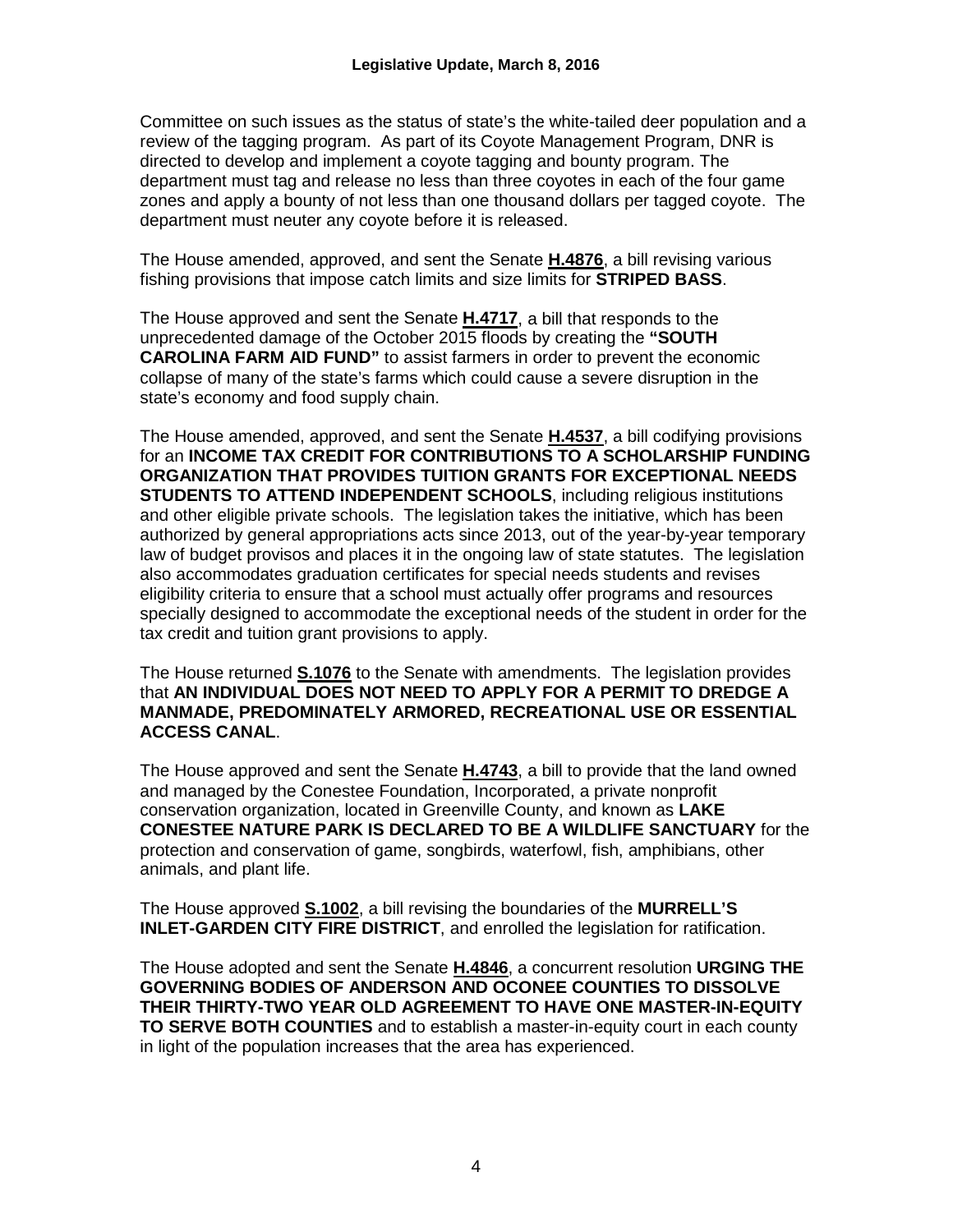## **HOUSE COMMITTEE ACTION**

## **JUDICIARY**

The House Judiciary Committee met on March 1, 2016, and favorably reported out several bills:

**H.3989 DISABLED PERSONS RIGHT TO PARENT ACT** Protects the parenting rights of persons with disabilities. Establishes requirements and safeguards in child custody, child protection, and probate guardianship proceedings. Prevents people with disabilities from being denied their right to parent, or have custody of, children. Prohibits child placing agencies, adoption service providers, and assisted reproductive technology service providers from denying disabled people access to services. Requires assessments, and evaluations, of certain people with disabilities in probate and family court proceedings. Considers ways to accommodate disabilities to better enable disabled persons to parent a child adequately. Requires consideration of a parent's or legal guardian's disability to *avoid* the removal of the child as well as preserve or reunify a family. Allows access to adaptive parenting equipment, instruction on adaptive parenting techniques, and reasonable accommodations with regard to accessing services that are available to nondisabled parents or legal guardians. Reasonable efforts must be individualized based on the specific needs of the parent's or legal guardian's disability.

#### **H.4124 LAW ENFORCEMENT OFFICERS AT MENTAL HEALTH FACILITIES**

Substitutes the term 'law enforcement officer' for the term 'marshal' and 'Department of Mental Health' for the term 'Mental Health Commission' to reflect current Department operations. Allows law enforcement officers to arrest suspects committing disorderly conduct or trespass at state mental health facilities.

**H.4535 OBSOLETE LAWS REPEALED** Repeals outdated SC Code Sections relating to a challenge to fight, service as a second in a fight, seduction under promise of marriage, adultery, fornication, adventuring in lotteries, the unlawful operating a public dance hall on Sundays, unlawful work on Sundays, the prohibited sale of certain items on Sundays, the prohibition of removing railroad lines from towns with more than five hundred people, the unlawful removal of hand or lever cars from tracks and leaving them near crossings, and the prohibition on minors being able to play pinball. The repeal or amendment of any law by this act does not affect any pending actions, rights, duties, or liabilities.

The Committee also reported out favorably, with amendments, **H.4510 FOSTER HOMES** This bill would allow foster homes to provide full-time care for up to eight [8] children, with up to five [5] of them being foster children. The exceptions to this maximum number include keeping a sibling group together, allowing children to remain in their home community, returning a child to a home that was a previous placement for them, complying with a court order, and any placement in the best interest of the child.

**H.4944 MANDATORY MUNICIPAL GENERAL ELECTIONS** Changes existing law to require Municipal General Elections even if only one person has filed for a municipal office; and no one has declared a write-in candidacy for the vacant municipal seat.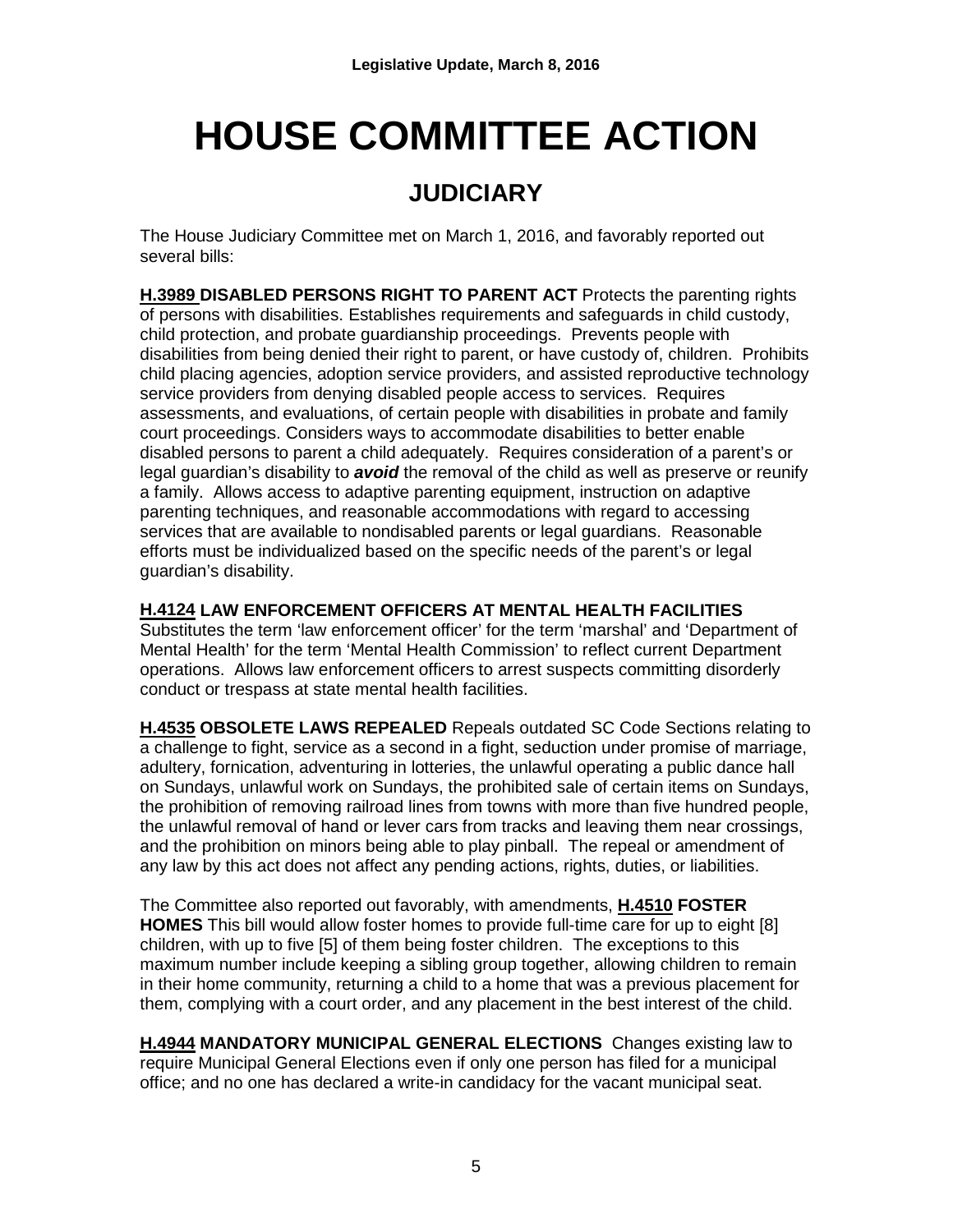## **BILLS INTRODUCED IN THE HOUSE THIS WEEK**

### **AGRICULTURE, NATURAL RESOURCES AND ENVIRONMENTAL AFFAIRS**

#### **S.788 "***MANAGED TIDAL IMPOUNDMENT PRESERVATION ACT***" Sen. Campsen**

This bill enacts the "Managed Tidal Impoundment Preservation Act". The bill exempts property that is deemed eligible under a United States Army Corp of Engineers' general permit from permitting requirements in certain circumstances and granting enforcement authority to the Coastal Division of the South Carolina Department of Health and Environmental Control.

## **EDUCATION AND PUBLIC WORKS**

#### **H.5021** *ADULT STUDENTS WITH DISABILITIES EDUCATIONAL RIGHTS CONSENT ACT* **Rep. Collins**

This bill enacts the "Adult Students with Disabilities Educational Rights Consent Act" by providing procedures and policies through which students who are eligible for special education under the Individuals with Disabilities Act and who have not been determined to be incapacitated in probate court may be identified as unable to provide informed consent with respect to his educational program and delegate the authority to make such decisions to an agent or representative.

#### **H.5024** *READING AND LITERACY TEACHERS* **Rep. Clary**

This bill requires that before the 2016-2017 school year, the state Department of Education shall provide all reading/literacy coaches and literacy teachers with training on dyslexia, including evidence-based dyslexia screening, instructional methods, and interventions.

## **JUDICIARY**

#### **S.626** *PROPERTY TAX EXEMPTIONS* **Sen. Gregory**

Amends SC Code Section 12-37-220 (B) to add subsection (52) and exempt 80% of the fair market value of a renewable energy resources for a period of ten consecutive years. To qualify, the property has to be operational after property tax year 2012 and before property tax year 2021. It also exempts renewable energy generation property for residential use.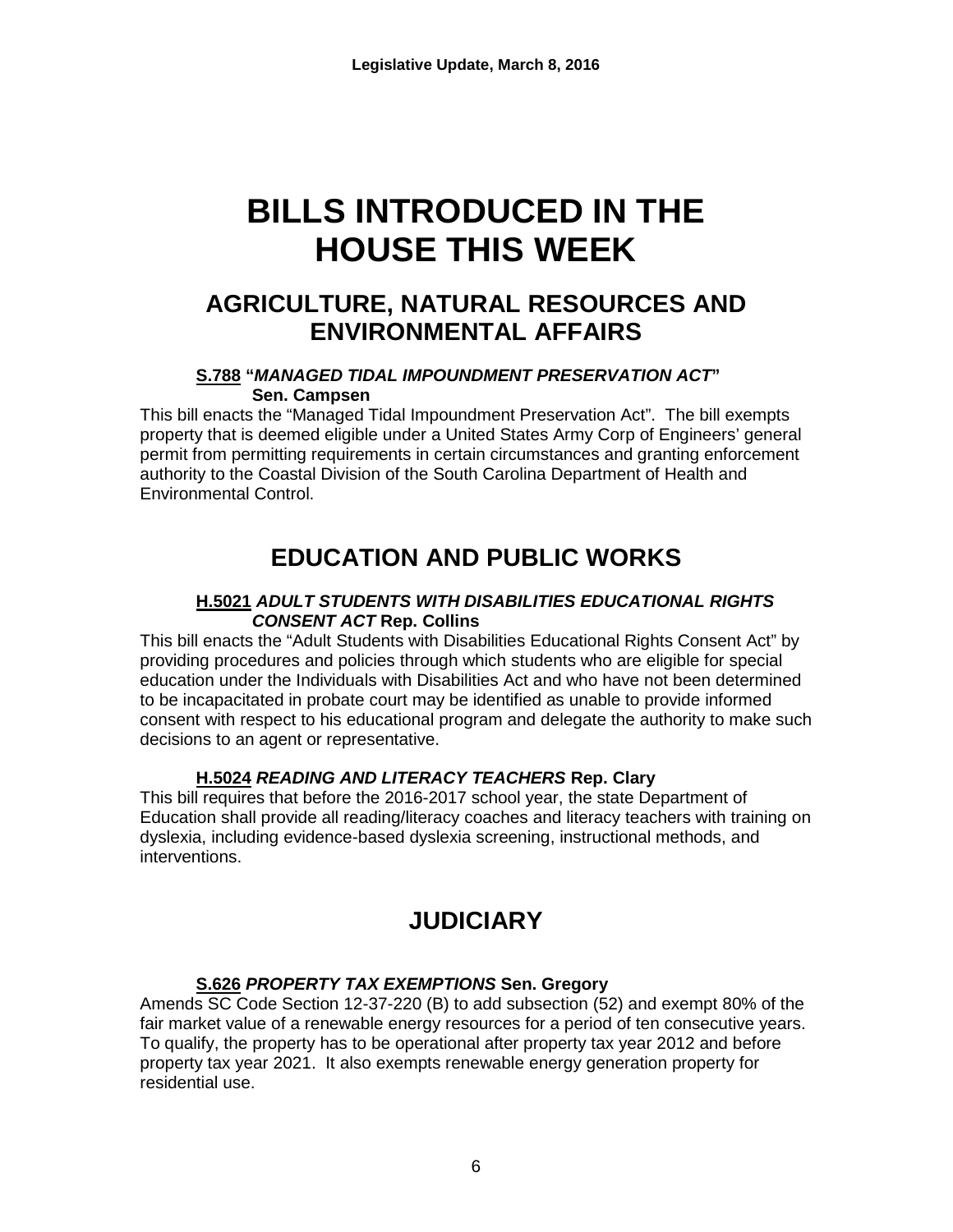#### **H.5025** *LAW ENFORCEMENT CONTINUING EDUCATION/MENTAL HEALTH TRAINING* **Rep. Hamilton**

Adds the definitions of "crisis intervention team" and "technical assistance center council" to SC Code Section 23-23-10. New Code Section 23-23-55 requires class 1-LE law enforcement officers to complete continuing law enforcement education credits [CLEEC] in mental health or addictive disorders. The law enforcement training council must provide guidelines for an exemption from this requirement. Amends Code Section 23-23-80, to provide that the law enforcement training council establish a Technical Assistance Center Council, maintain a crisis intervention training center, and supervise crisis intervention team training. It also creates a crisis intervention training council, and requires every county to establish at least one crisis intervention team.

**H.5035** *COST RECOVERY FOR ANIMAL CONTROL SEIZURES* **Rep. McCoy** Creates new SC Code Section 47-1-145 to be known as the "Provisions for Cost of Animal Care Act." It will allow custodians of an animal taken into custody-- due to civil or criminal violations by its owner-- to petition the court for expenses related to providing care to the animal. Establishes procedures for hearing such petitions. Courts would be able to set a renewable bond for the funds necessary to provide the care for an animal taken into custody for thirty days under certain criteria. Orders for funds would automatically renew if the custodian files an affidavit with the court stating that the case against the defendant has not been resolved. Courts could order defendants to deposit the funds with the court and to provide that if the funds are not deposited within five business days, the animal is forfeited to the custodian. Allows defendants to recover custody of the animal if the court makes a final determination in their favor and satisfies all outstanding obligations concerning court-ordered deposits for the care of the animal. Anyone failing to pay these funds would forfeit their ownership rights to the animal. Custodians could seek placement of the animal before the expiration of the thirty-day period if the court makes a final determination of the charges against any defendant owner. Under an amended SC Code Section 47-1-130, relating to cruelty to animals, agents of the South Carolina Society for the Prevention of Cruelty to Animals, or any other society duly incorporated for that purpose, could assist with a lawful investigation pursuant to the provisions of this chapter. New language to SC Code Section 47-1-140, would remove provisions that had previously allowed liens to be held by law enforcement officers for animal care expenses.

#### **H.5036** *IMPERSONATING A LICENSED LAWYER* **Rep. Goldfinch**

Amends the SC Code of Laws to add new Section 16-17-770 that would create the offense of impersonating a lawyer. Establishes a graduated scale of penalties from a misdemeanor for a first offense to a felony for third and subsequent offenses.

#### **H.5037** *ABSENTEE BALLOTING* **Rep. Quinn**

Revises SC Code Section 7-15-385, regarding absentee voting and marking of ballots. Eliminates authorizing another person to return an absentee ballot. Eliminates the requirement that an absentee ballot applicant's oath on the return envelope would have to be witnessed.

#### **H.5038** *CONCEALED WEAPONS ON GOVERNMENT PROPERTY* **Rep. Nanney**

Amends SC Code Section 23-31-240 regarding concealed weapon permits to also add elected state or local officials, and county or city administrators,--- who possesses a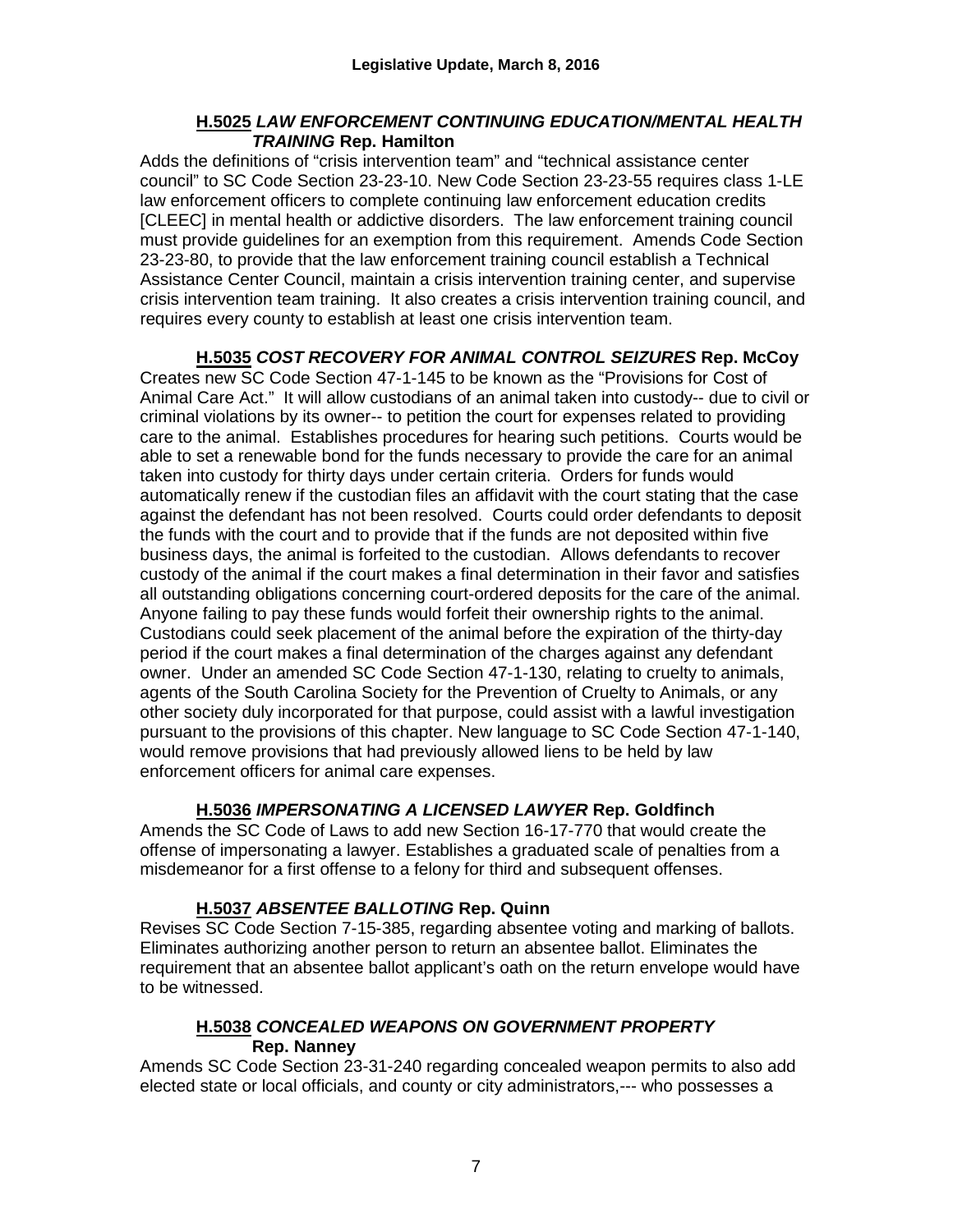valid concealed weapons permit--- to the list of persons allowed to carry a concealable weapon on property owned or possessed by the state or local governmental entity.

#### **H.5039** *PROCUREMENT OFFICIALS TO FILE STATEMENTS OF ECONOMIC INTEREST* **Rep. Hardee**

Modifies SC Code Section 8-13-1110 to require state or local public officials, public members, or public employees --who directly participate in procurement or competitive purchasing processes, or who are directly involved with post-award contractual matters-- to file a statement of economic interests.

#### **H.5041** *PAROLE, PARDON, OR CLEMENCY HEARING TESTIMONY* **Rep. Rutherford**

Revises SC Code Section 24-21-50 to require all testimony presented at parole hearings to be taken under oath. Potential parolees being considered for parole [or their counsel] would be granted the right to confront any witnesses who appear before the board during any hearing.

## **LABOR, COMMERCE AND INDUSTRY**

#### **H.5022** *MUNICIPAL LICENSE FEES AND TAXES IN INSURANCE LAW* **Rep. Sandifer**

This bill revises provisions relating to municipal license fees and taxes in insurance law, so as to distinguish between license fees and taxes municipalities may levy and collect for risks located within and outside the municipality.

#### **H.5023** *REAL ESTATE APPRAISER LICENSE AND CERTIFICATION ACT REVISIONS* **Rep. Sottile**

This bill makes revisions to the South Carolina Real Estate Appraiser License and Certification Act. The legislation eliminates and revises certain definitions of the act. The legislation revises exceptions to the provisions that establish the activities that require licensure as a real estate appraiser. The legislation makes revisions to miscellaneous requirements for licenses, certifications, and permits issued by the South Carolina Real Estate Appraisers Board, so as to revise requirements concerning expired and revoked licenses, certifications, and permits. The legislation eliminates a requirement that certain fees be paid by certified funds. The legislation revises provisions relating to investigations of complaints and violations, so as to eliminate the six-month limit on stays and supersedeas of certain board orders pending appeal, and to provide parties aggrieved by final decisions of the board may appeal pursuant to the Administrative Procedures Act. The legislation revises provisions relating to the effective time of certain orders of the board, so as to eliminate a provision stating petitions for review do not operate as supersedeas or stays.

#### **H.5040** *CONSUMER PROTECTION CODE REVISIONS* **Rep. Mack**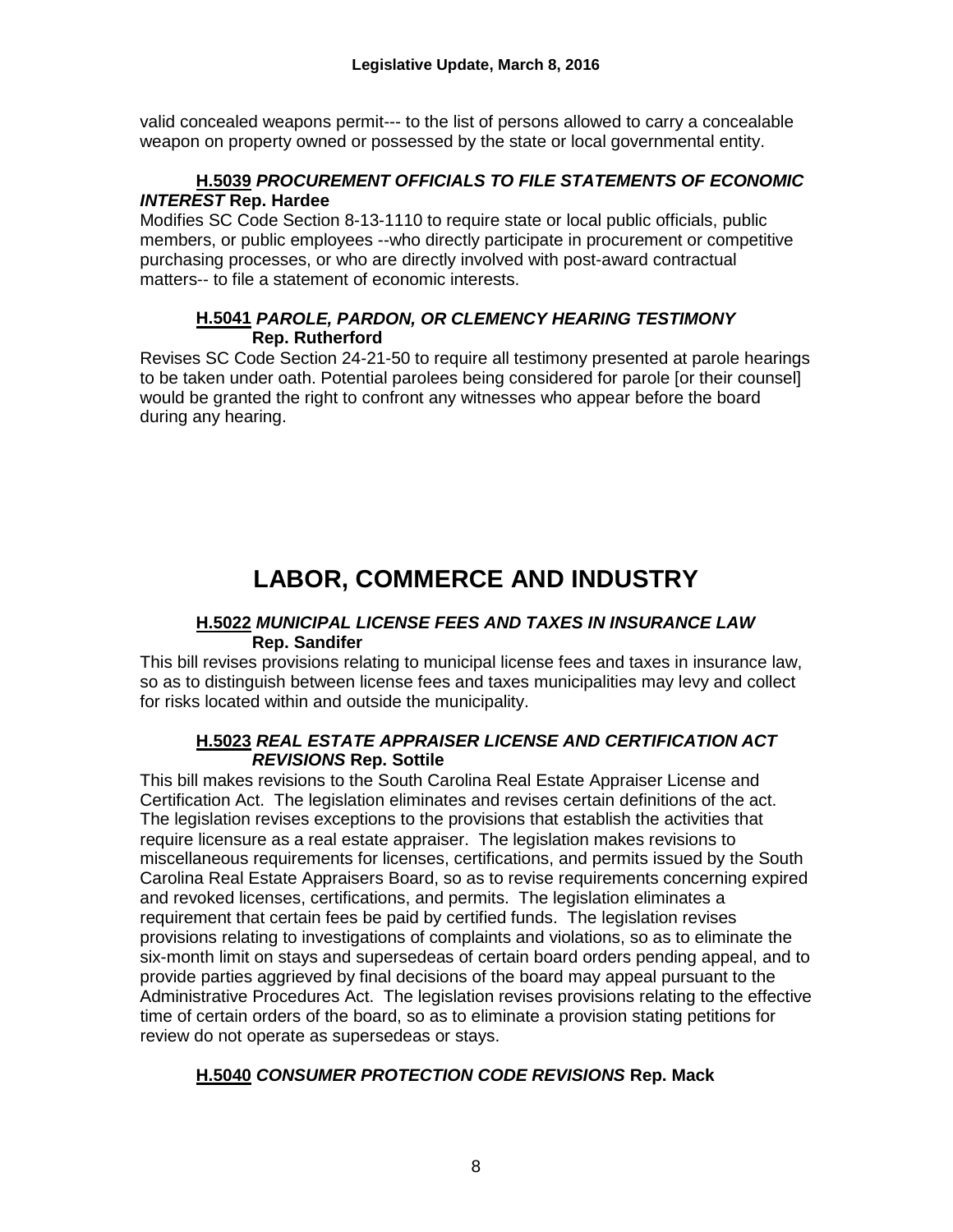This bill makes various revisions to the application and enforcement of the Consumer Protection Code.

### **WAYS AND MEANS**

#### **H.5034** *CHARITABLE BINGO GAME REVISIONS* **Rep. White**

This bill requires the Department of Revenue to establish an informational charitable bingo webpage on its website. The legislation redefines 'building' under the definitions of the Bingo Tax Act. The legislation revises provisions relating to applications for a bingo license by nonprofit organizations and promoters, so as to extend the time by which the department must respond. The legislation makes revisions relating to the manner of playing bingo, so as to provide the manner in which certain devices must be operated. The legislation revises procedures applicable to the conduct of bingo, so as to increase the allowance for promotions. The legislation revises provisions relating to the operation of bingo games, so as to exclude certain raffles. The legislation revises provisions relating to bingo checking and savings accounts, so as to allow the promoter to make certain contributions and to allow for electronic payments. The legislation revises provisions for the distribution of bingo revenues, so to increase the percentage that is distributed to charity.